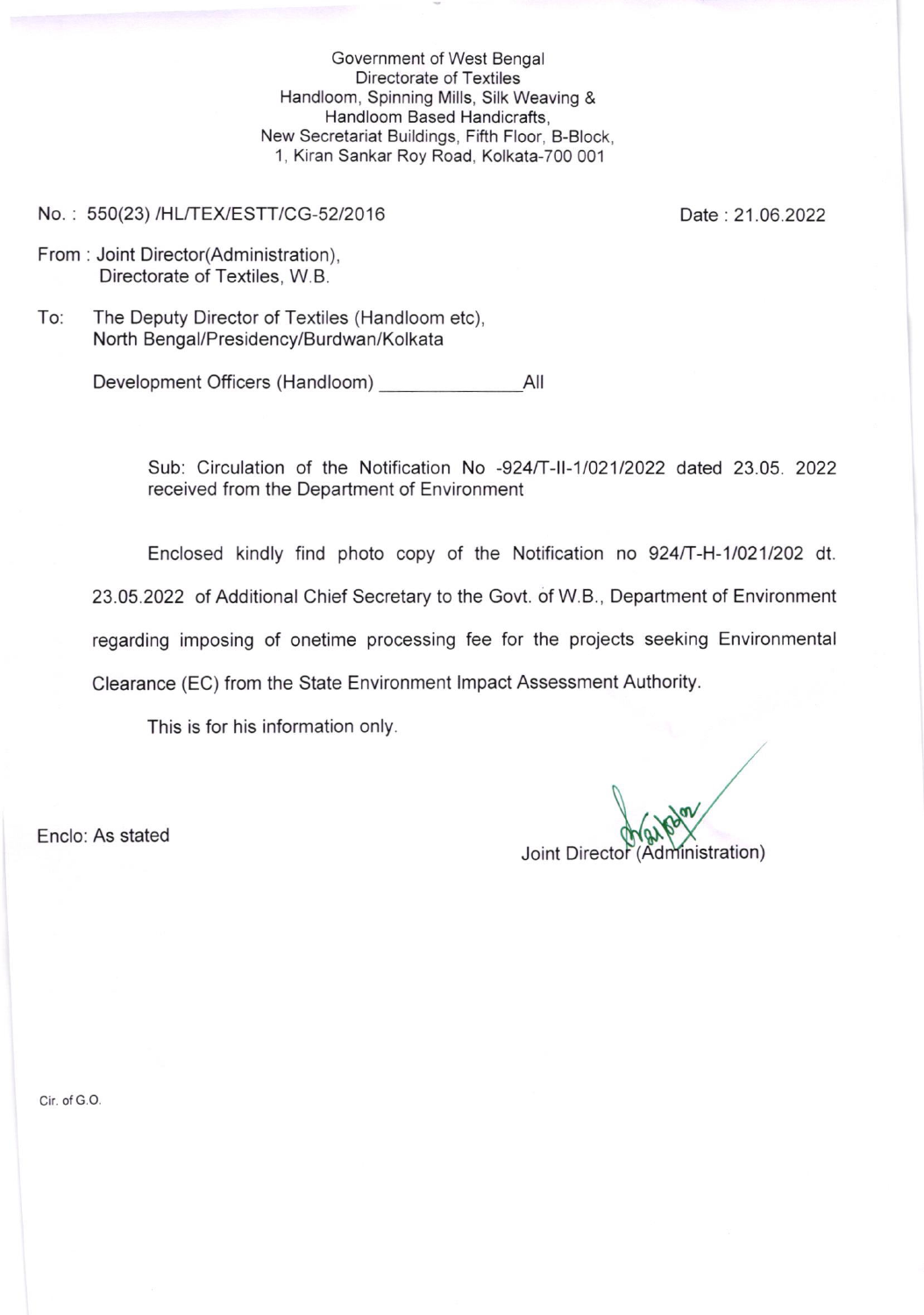

Prani Sampad Bhaban, 5<sup>th</sup> Floor, LB-2, Sector-III, Salt Lake, Kolkata-700106

No. 924/T-II-1/021/2022

Date: 23.05.2022

## **NOTIFICATION**

» The Ministry of Environment. Forest and Climate Change, Government of India in exercise of the powers conferred by sub-section(3) of section 3 of the Environment (Protection) Act, 1986 and in pursuance of the Notification No. S.O. 1533(E) dated the 14<sup>th</sup> September, 2006, has constituted the State Environment Impact Assessment Authority (SEIAA) and the State Expert Appraisal Committee (SEAC) to appraise and take decisions on the applications for Environmental Clearance of Category 'B' projects in the State.

2. After careful consideration, it has been decided by the State Government to impose a onetime processing fee for projects seeking Environmental Clearance (EC) from the State Environment Impact Assessment Authority, under the Environment Impact Assessment Notification No. S.O. 1533(E) dated the 14th September, 2006 and its subsequent amendments in the following manner:-

## A. Building/Construction/Area Development/Township Projects:

|    | Built up area in Sq. Mts. <sup>*</sup>   | One time Processing Fee |
|----|------------------------------------------|-------------------------|
| NΟ |                                          | (Rs.)                   |
|    | 20,000 sq.mts to 50,000 sq.mts           | 50,000.00               |
|    | Above 50,000 sq.mts to 1.00,000 sq.mts   | 1.00.000.00             |
|    | Above 1,00,000 sq.mts to 1,50,000 sq.mts | 1.50.000.00             |
|    | Above 1,50,000 sq.mts to 3,00,000 sq.mts | 2.00.000.00             |
|    | Above 3.00,000sq.mts.                    | 3.00.000.00             |

## B. Projects other than Mining and Building/Construction/Area Development/Township Projects:

|     | Cost of the Project               | One time Processing Fee |
|-----|-----------------------------------|-------------------------|
| Ńо. |                                   | (Rs.)                   |
|     | UptoRs. 5 Crores                  | 50,000.00               |
|     | Above Rs. 5 Crores to 25 Crores   | 0.000000                |
|     | Above Rs. 25 Crores to 50 Crores  | 2,00,000.00             |
|     | Above Rs. 50 Crores to 100 Crores | 3.00.000.00             |
|     | Above 100 Crores                  | 5.00.000                |
|     |                                   |                         |

## C. Mineral Mining:

|         | Mining Lease Area                | One time Processing Fee |
|---------|----------------------------------|-------------------------|
| $N_{0}$ |                                  | (Rs.)                   |
|         | Up to 5 Hectares                 | 25,000.00               |
|         | Above 5 Hectares to 25 Hectares  | 50.000.00               |
|         | Above 25 Hectares to 50 Hectares | 1,00,000.00             |
|         | Above 50 Hectares                | 1,50,000.00             |